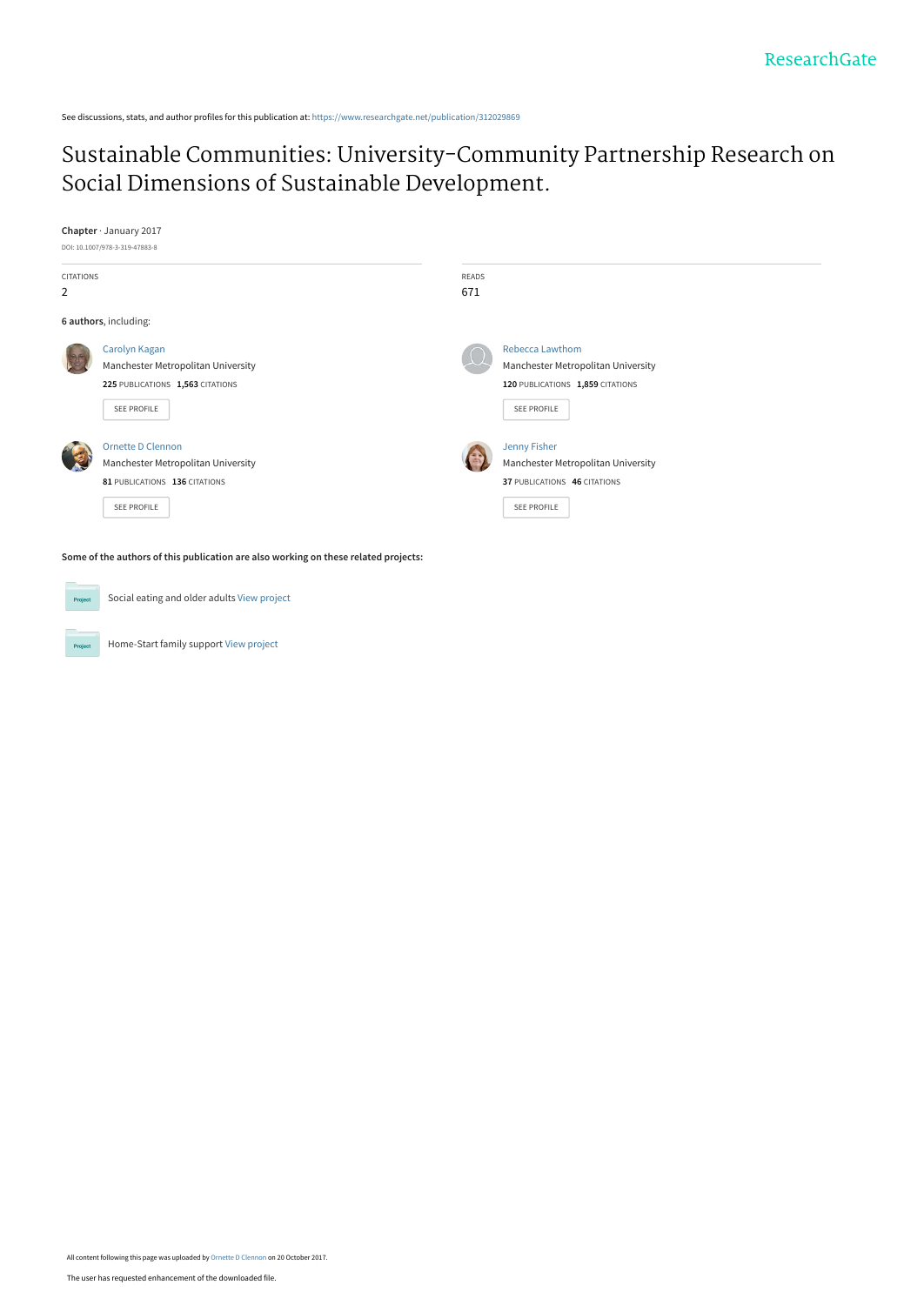## **Pre-published copy**

Published copy to be found at:

Kagan, C., Lawthom, R., Clennon, O.D., Fisher, J., Diamond, J. & Goldstraw, K. (2017) 'Sustainable Communities: University-Community Partnership Research on Social Dimensions of Sustainable Development'. In W. Leal (Ed.), *Sustainable Development Research at Universities in the United Kingdom*. (pp.245 - 262) New York: Springer

# **Sustainable Communities: University-Community Partnership Research on Social Dimensions of Sustainable Development**

Professor Carolyn Kagan, PhD., Professor Rebecca Lawthom, PhD., Ornette Clennon, PhD., Jenny Fisher, PhD., Social Change and Community Wellbeing Research Group, Manchester Metropolitan University, Birley Campus, Manchester M15 6GX, UK email: [r.lawthom@mmu.ac.uk](mailto:r.lawthom@mmu.ac.uk) and Professor John Diamond, PhD., Katy Goldstraw, MSc., Institute for Public Policy and Professional Practice, Edge Hill University, Ormskirk, Lancashire L39 4QP, UK. email: [diamond@edgehill.ac.uk](mailto:diamond@edgehill.ac.uk)

Keywords: sustainable communities; inclusion; governance; fairness; participation; action research; university-community partnerships

### **Abstract**

The aim of this paper is to examine the role that university research can play in sustainable development at the level of community. The methodological approach is action research undertaken in collaboration with voluntary and community organisations, addressing their needs and including high levels of participation. An outline of the nature of sustainable communities and engaged university research, is followed by case examples of five collaborative research projects, each generating different types of qualitative data which inform sustainable development of communities in diverse ways. The studies indicate that university-community partnerships can provide understanding of the challenges facing people in communities; encourage innovative local action for sustainability; and contribute to policy development at different levels. They do this via the creation of ecological 'edges'. The challenges facing universities doing this kind of research are highlighted.

### **1 Introduction**

Economic, social and environmental factors, taken in their cultural context constitute the three pillars of sustainability. In this paper we consider the role of universities in contributing to the socio economic elements of sustainability via their community partnership research, framed in particular, by the concept of sustainable *communities*.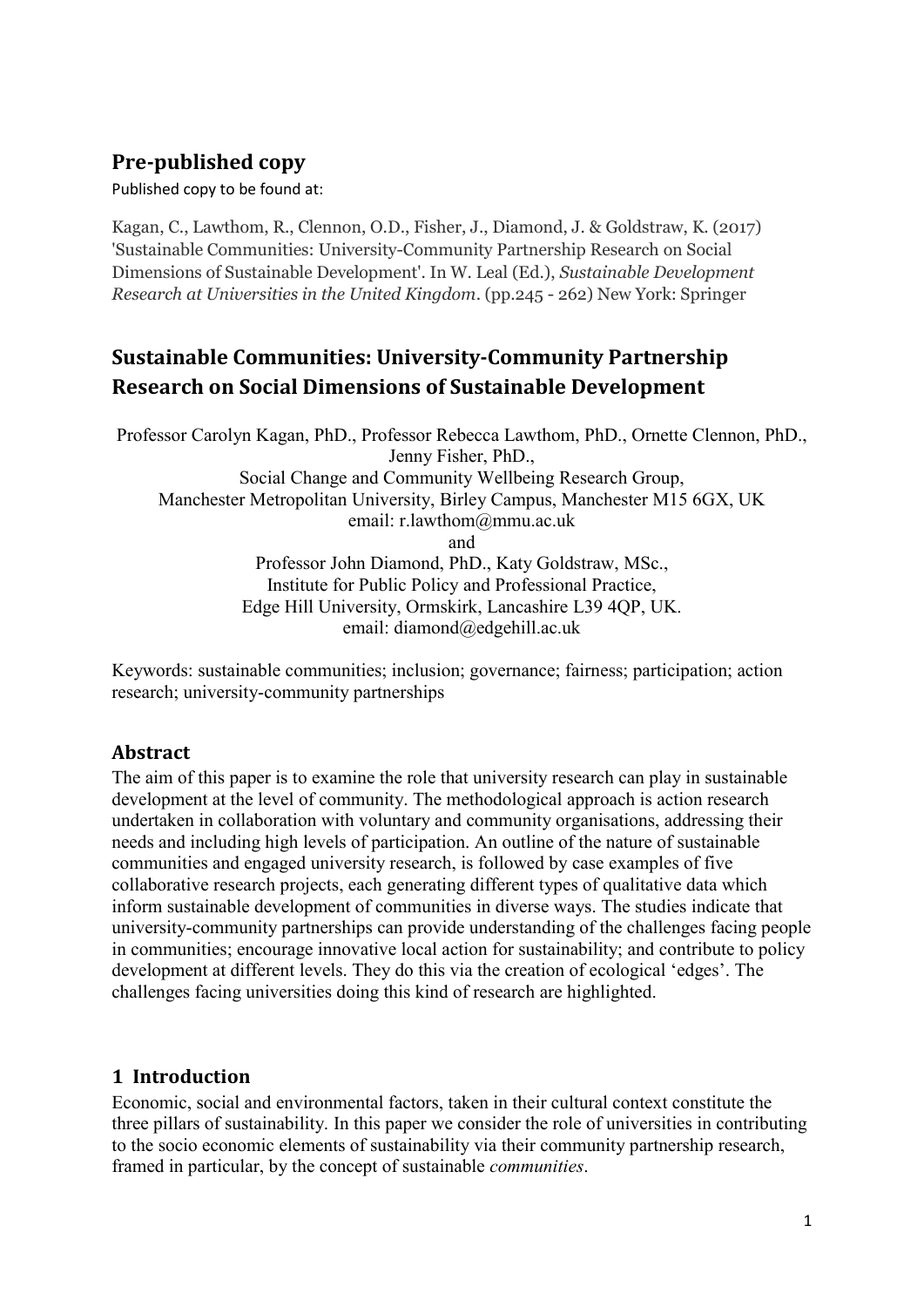We will draw on five examples of our own research praxis to understand, promote and transform social aspects of sustainability at community level – sustainable communities. A focus on sustainable communities is a crucial part of wider sustainable development, as it is only by problematising neoliberalism and its negative structural effects on *communities*(Coburn, 2004)that the vision of a sustainable future can be fully realised. The implications of our research for university-community research partnerships for sustainable development at community level will be discussed in terms of creating and working at the ecological 'edge'.

HEFCE, the higher education funding body, has a strategy for sustainable development, applied to all aspects of university activity, including research (HEFCE, 2014). It is worth noting that although the HEFCE strategy is for sustainable development, in their vision they refer to sustainability. This is an important distinction, as one of the things that university thinking and practice can do is to problemmatise the very notion of sustainable **development**. In terms of sustainable communities the process of *development* (as in community development; community organising and so on) remains important. However, when we set sustainable communities alongside those economic and environmental elements of sustainability, a different picture emerges. *Development*, and all that it implies in terms of advanced capitalism, which by its very nature depends on the extraction and allocation of limited natural resources, thereby jeopardising the natural environment, has to be challenged. Indeed the role of university based, intellectual endeavour in foregrounding the socio economic interdependence between neoliberalism (the role of the markets), consumerism (market agency) and sustainability (the relationship between the agent, the market and resource allocation) is gaining ground (see for example the collection by D'Alisa, Demaria and Kallis, 2014).

## **2 Sustainable Communities**

In the UK, the concept of sustainable communities preceded the 2008 economic crash and emerged from a Government sponsored Sustainable Development Commission. It coincided with the growth of concern for environmental degradation, climate change and the need to reduce carbon emissions and was precipitated by the recognition of a housing crisis which threatened the viability of neighbourhoods (Power, 2004). Sustainable communities are those which

*meet the diverse needs of existing and future residents, their children and other users, contribute to a high quality of life and provide opportunity and choice. They achieve this in ways that make effective use of natural resources, enhance the environment, promote social cohesion and inclusion and strengthen economic prosperity.* (Egan 2004:18)

Whilst all communities differ in terms of their specific circumstance in time and place, sustainable communities are places that embody the principles of sustainable development insofar as they

 *Balance and integrate the social, economic and environmental components of their community*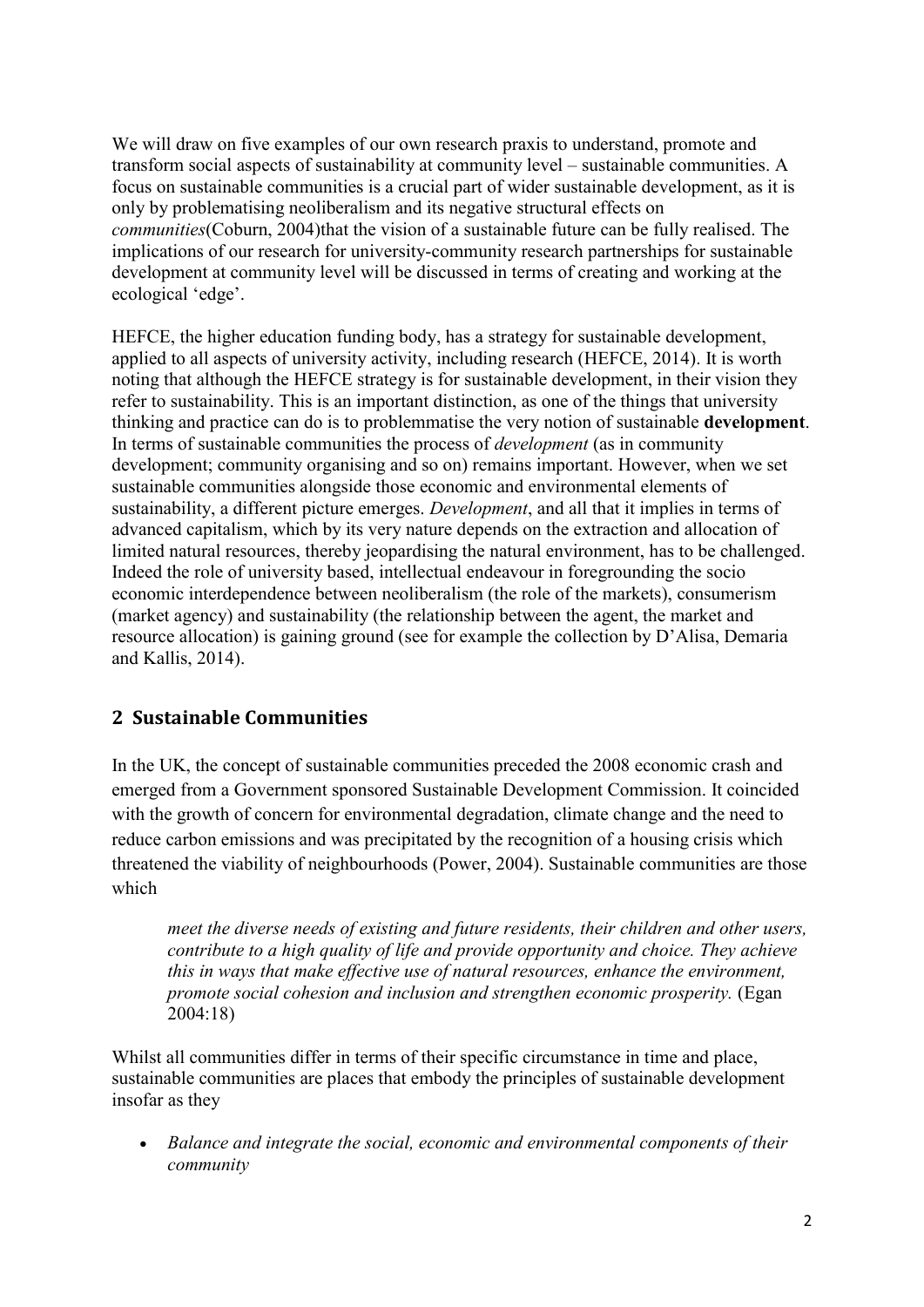- *Meet the needs of existing and future generations*
- *Respect the needs of other communities in the wider region or internationally also to make their communities sustainable* (Geographical Association, 2015)

Sustainable communities are places where people want to live and work, now and in the future, meeting the diverse needs of existing and future residents within the wider context of economic and environmental security. They are safe, inclusive and cohesive, strong in social capital and offering opportunities for participation in decisions and governance; they enable human flourishing and wellbeing, are well served, well connected and fair for everyone; they have strong community and voluntary associations and are knowledgeable about and sensitive to protection of the environment (see Coote, 2015).

Egan (2004:19) summed up the key dimensions of sustainable communities in a diagram, adapted in Figure 1.

Figure 1: Dimensions of sustainable communities (adapted from Egan, 2004)

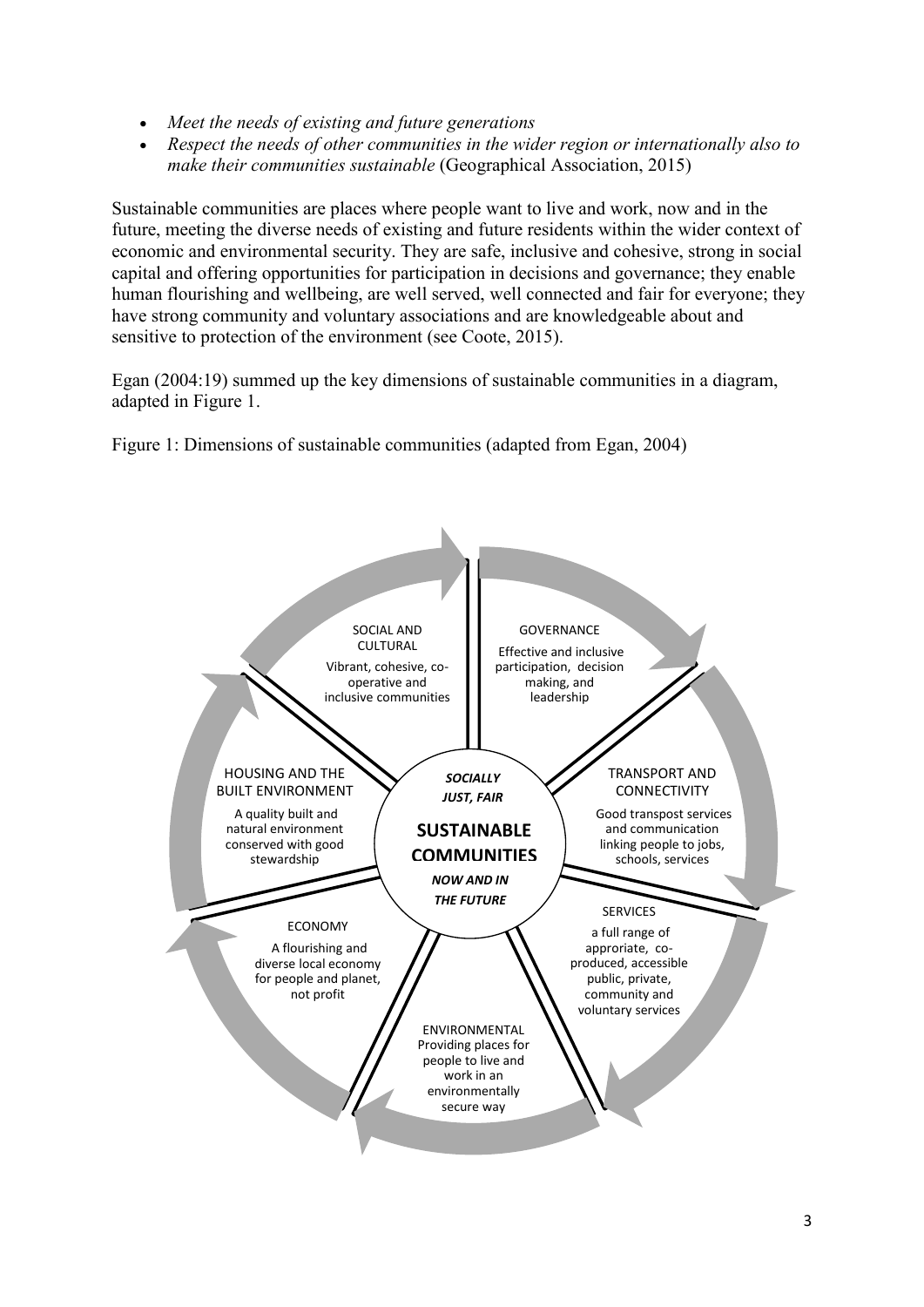The social and cultural dimensions envision sustainable communities that support: a sense of community identity and belonging; tolerance, respect and engagement with people from different cultures, background and beliefs; friendly, co-operative and helpful behaviour in neighbourhoods; and social inclusion and good life chances for all.

Good governance leads to sustainable communities that are well run and enjoy: representative, accountable governance systems which enable inclusive, active and effective participation; effective engagement with the community at neighbourhood level, including capacity building to develop the community's skills, knowledge and confidence; strong, informed and effective partnerships; a strong, inclusive, community and voluntary sector; and sense of civic values, responsibility and pride.

Well served sustainable communities enable people to reach their potential through: a good range of accessible, affordable, integrated and high quality public, community, voluntary and private services; service providers who think and act long-term and beyond their own immediate geographical and interest boundaries, and who involve users and local residents in shaping and co-producing their policies and practice.

A flourishing and diverse local economy leads to thriving sustainable communities featuring: a wide range of jobs and training opportunities; local work opportunities that offer opportunities for life-long learning; dynamic social enterprise and business creation, with benefits for the local community – as focus on people not profit; a strong business community with links into the wider economy; and economically viable and attractive town centres.

The interdepartmental, coordinated policy arena of sustainable communities has gone off the political boil in the UK. Support for communities is the responsibility of the Department of Communities and Local Government, whilst the sustainable development agenda lies with the Department for Environment, Food and Rural Affairs, with a focus almost exclusively on the environment. Despite this fragmentation, the dimensions of sustainable communities remain an important cluster of priorities for the wider sustainability agenda and Bichard (2014), for example, illustrates the ways in which some communities have made progress towards sustainability, of alternative ways of living and co-operating through the building of community capacity and nurturance of the environment. It is at the community level of sustainability that many of the actions needed for sustainable futures will be implemented.

The research we report here talks to social justice and fairness, as well as to the social and cultural, governance, services, and economic dimensions of sustainable communities. Each of the examples is also an example of university-community partnership research.

### **3 The research approach**

The research we are reporting is collaborative, born of strong university-community partnerships.

#### **3.1 University community partnership research**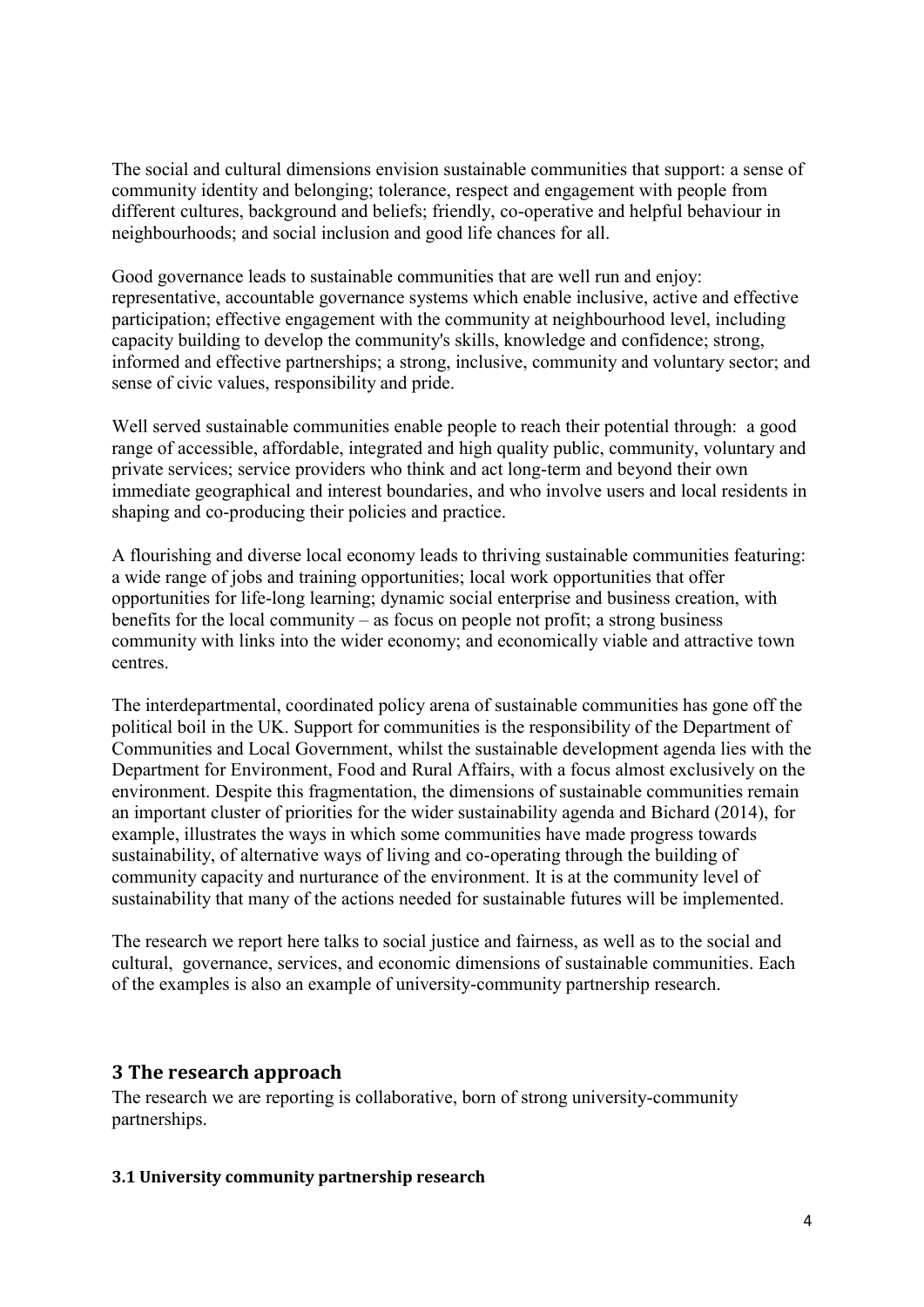Formal and informal partnerships between universities and the community and voluntary sector generally falls under the umbrella of public engagement, a broad set of activities characteristic of an engaged university (NCCPE, 2015).

These partnerships range from local, specific partnerships to inter-agency strategic partnerships, to networked partnerships linking projects or agencies (Kagan and Duggan, 2009). The key features of our partnerships are that they are characterised by:

• Being values led

**.** 

- Starting with the concerns of the community or voluntary organisation
- Highlighting the identification of assets and capacity building
- Achieving reciprocity and attention to power issues
- Ensuring participation, inclusion and engagement
- Adopting a systems approach that reflects a multi-layered understanding to change

These partnerships can help communities move towards more sustainable futures, become more resilient and enhance the wellbeing of those who work and live in them<sup>1</sup>

#### **3.2 Action Research and the identification of research needs**

The research approach in all the case examples was action research, with high levels of participation where possible (Kagan, Burton and Siddiquee, 2008). Action research is a process and methodological approach rather than a methodology per se. Each of our examples addresses a need identified by our community partners for research which will enhance their sustainability journeys, and different kinds of qualitative data were collected and analysed through a variety of methods. Table 1 summarises the research undertaken.

| Table.1: Research Needs, Data and Analysis of Case Examples |  |  |  |  |
|-------------------------------------------------------------|--|--|--|--|
|-------------------------------------------------------------|--|--|--|--|

|                | Case example                                           | <b>Research Need of Community</b><br>Partner                                                                                          | Type of data collected                                          | <b>Method of</b><br>analysis                                  |
|----------------|--------------------------------------------------------|---------------------------------------------------------------------------------------------------------------------------------------|-----------------------------------------------------------------|---------------------------------------------------------------|
|                | Forced Labour<br>and Chinese<br>Migrant<br>Workers     | To understand the drivers and<br>consequences of forced labour in<br>order to provide appropriate<br>services to undocumented workers | Interview accounts<br>(conducted in Chinese)<br>and translated) | Thematic and<br>narrative analyses                            |
| $\mathcal{D}$  | Resilience and<br>Disabled People                      | To understand and work with<br>disabled people to build resilience<br>and support inclusion                                           | Personal accounts;<br>observation;<br>interviews; focus group   | Life Story analysis;<br>thematic analysis;<br>toolkit testing |
| $\mathcal{L}$  | Capacity<br>Building for<br>Sustainable<br>Communities | District wide concern about how<br>to enhance participation in<br>governance and build capacity for<br>participation and inclusion    | Policy analysis;<br>ethnographic data                           | Case study                                                    |
| $\overline{4}$ | Sustainable<br>African                                 | To map the challenges facing<br>African Diaspora community                                                                            | Ethnographic<br>participant observation;                        | Organisational case<br>studies                                |

<sup>&</sup>lt;sup>1</sup> We recognise many different kinds of communities. In this context we are talking of communities of place – geographical areas with which people identify and have a sense of belonging (see Kagan et al., 2011a for further discussion of the concept of community).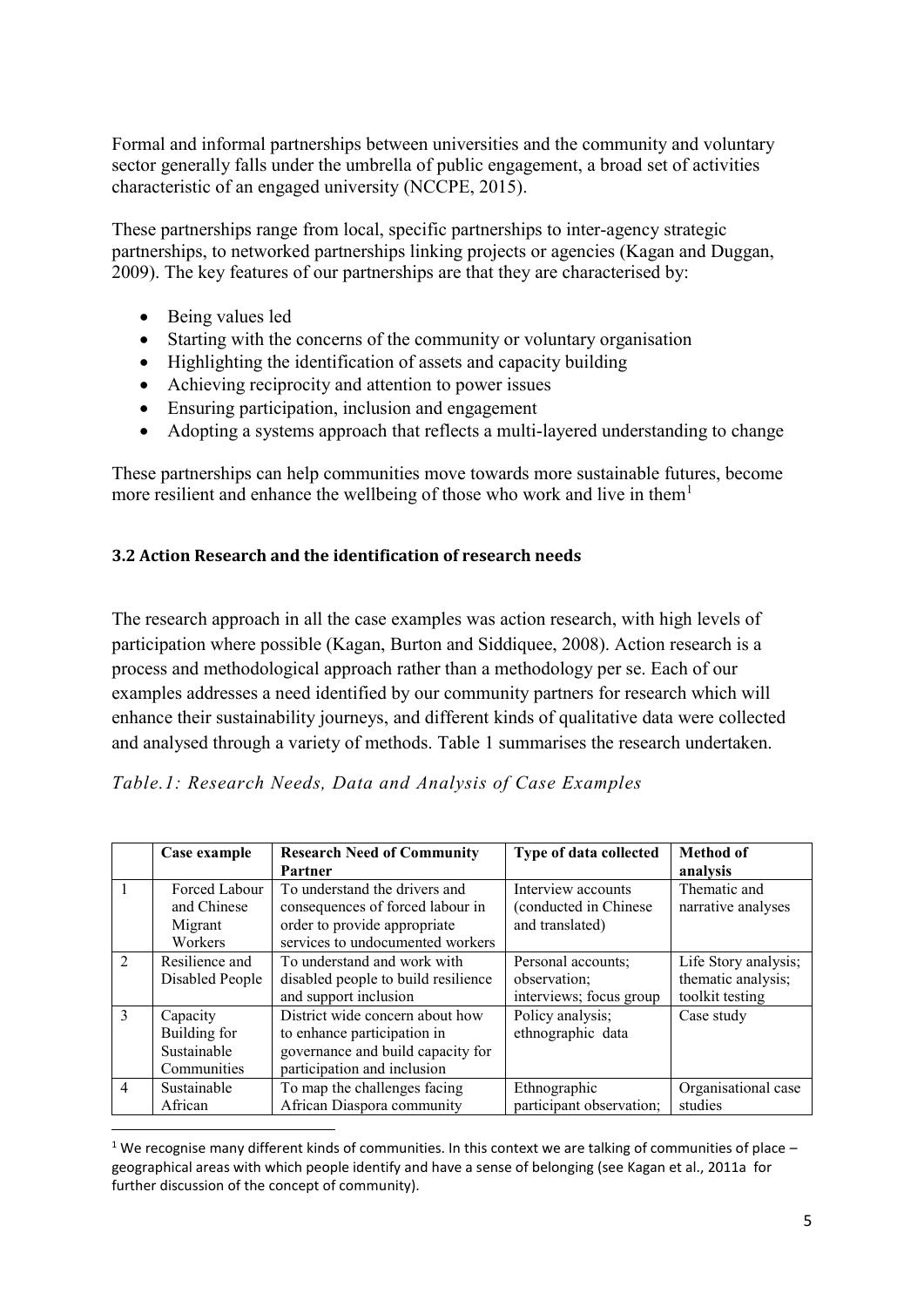| Diaspora      | organisations and develop          | document records:        |                     |
|---------------|------------------------------------|--------------------------|---------------------|
| enterprises   | capacity for enterprise            | meetings; interviews     |                     |
|               | development                        |                          |                     |
| Evaluation of | To understand the impact of        | Participant observation; | Thematic analysis   |
| Volunteers    | volunteering expertise and time to | focus groups; telephone  | based on objectives |
| supporting    | enable stronger community          | and face to face         | of the organisation |
| vulnerable    | cohesion and more appropriate      | interviews,              |                     |
| families      | services                           | questionnaire            |                     |

The qualitative approach was not exploratory, but rather a way of tapping into deep meaning for participants, and dealing with complexity in their lives.

## **4 Case Examples**

The research we are reporting is collaborative, underpinned by strong ethics of partnership working, reciprocity, stewardship and a commitment to sustainable development. Our community partners are actively trying to build communities that support human flourishing. The case studies offered here illustrate just some of the possibilities for such research.

### **4.1 Forced Labour and Migrant Chinese Workers.**

Globalisation has led to an increase in migratory flows as people in areas of poverty and worklessness seek work away from home, in order to support their families. This has led to a complex web of workers, travel facilitators and people traffickers, gangmasters and employers, in which migrant workers can be caught up in situations of forced labour and vulnerable work in communities in the host country. This link from the global to the local undermines the sustainability of communities by putting strain on local employment opportunities, weakening community cohesion and threatening peoples sense of belonging and identity.

We worked with a local voluntary organisation that offered services to and supported Chinese people living in the North West of England: they had noticed an increase in undocumented workers, who spoke little English and were often living and working in very vulnerable situations. They had no access to public services and were unable to exercise employment rights to decent working conditions. We were commissioned by a social policy funding body to use a co-researcher approach to design, implement and analyse research data in the UK (Kagan et al.,2011b; Lawthom et al., 2015). We collected accounts of Chinese migrant workers' experiences of travelling to the UK, often by circuitous routes and usually entering the UK without relevant papers (although some had come on some kind of visa which they then overstayed); of finding work and of working conditions. We explored the role that family, either in China or in the UK had played in the decisions people made. It was clear that people made active decisions to travel and to stay in particular jobs or not, linked closely to their responsibilities to their families. They were working in precarious situations, paid well below the minimum wage, with long working hours, no holidays or sick pay and frequently bullying in the workplace. They were unable to participate in their local communities due to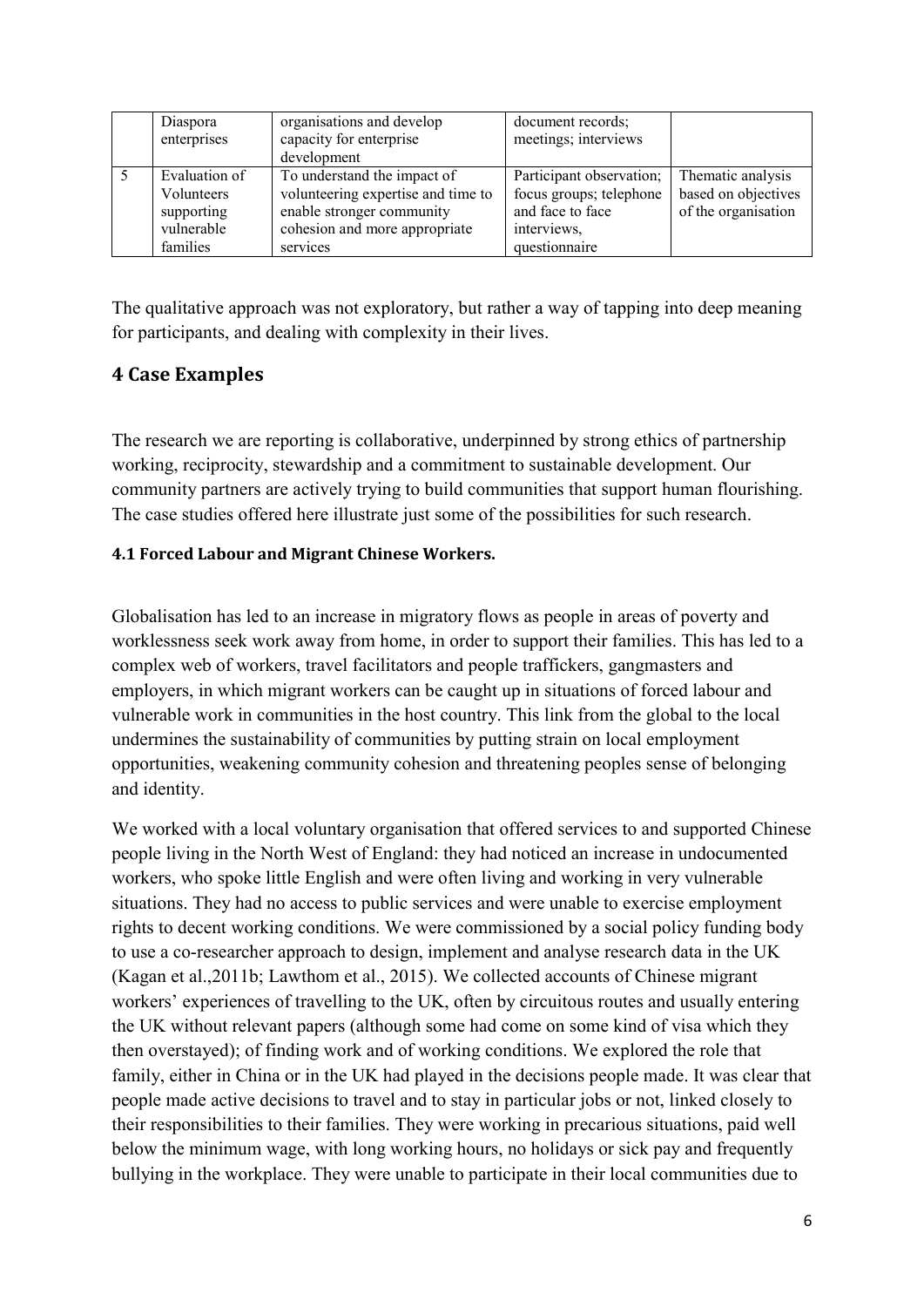little leisure time, lack of speaking English and a lack of confidence due to their unauthorised status. Most of the people we spoke to had made applications to remain the UK, either through the asylum system (which they did not understand) or through other immigration channels. Our study was one in a programme of studies that informed the development of new legislation, the Modern Slavery Act, 2015.

The knowledge gained from the study addressed sustainable communities in a number of ways. It:

- strengthened the capacity of the voluntary organisation we collaborated with to develop services (such as English classes) to support migrants and help them participate in their local communities and gain a sense of belonging in their new countries;
- exposed the workings of an 'alternative economy in which employers exploited migrant workers, reducing the availability of decent jobs and thereby economic viability;
- revealed some of the ways in which global labour chains and precarious status weakens and undermines sustainable communities in both communities of origin and host communities and thus the unfairness of the migratory labour system;

### **4.2 Disabled people and resilience across the life course.**

relationships with people and participation in communities.

In times of increasing austerity in the United Kingdom, the underpinning rhetoric is often given a sustainability angle, in that metaphors of balancing and resilience are drawn upon to justify cuts. Within this austere climate, marginalised groups are often more vulnerable and 'at risk' from the impact of cuts and this in turn stands to threaten the stability of cohesion within communities. A leading disability charity was keen to investigate how disabled people demonstrated resilience across the life course, and how best to build resilience amongst different groups of disabled people. This led to a partnership between researchers from a university in the north-west of the UK and the charity [\(https://disabilityresilience.wordpress.com\)](https://disabilityresilience.wordpress.com/) to carry out the relevant research (Runswick-Cole and Goodley, 2013). In our definition (in line with Ungar, 2011) we positioned the resilience of disabled people as being linked to sustainability, both of relationships and communities, and not the individual traits or coping skills of individuals. Rather than seeing resilience as being a property of individuals, it is, instead, derived from the *networks* of material resource,

The research consisted of phases including a life story approach, a 'community of practice' analysis and the development of a toolkit. The partnership between the university and the charity was further enhanced by a reference group of disabled people who participated in and advised the project.

The project yielded rich information which made justice and resource distribution key to understanding disability and resilience. The complex relationships between resource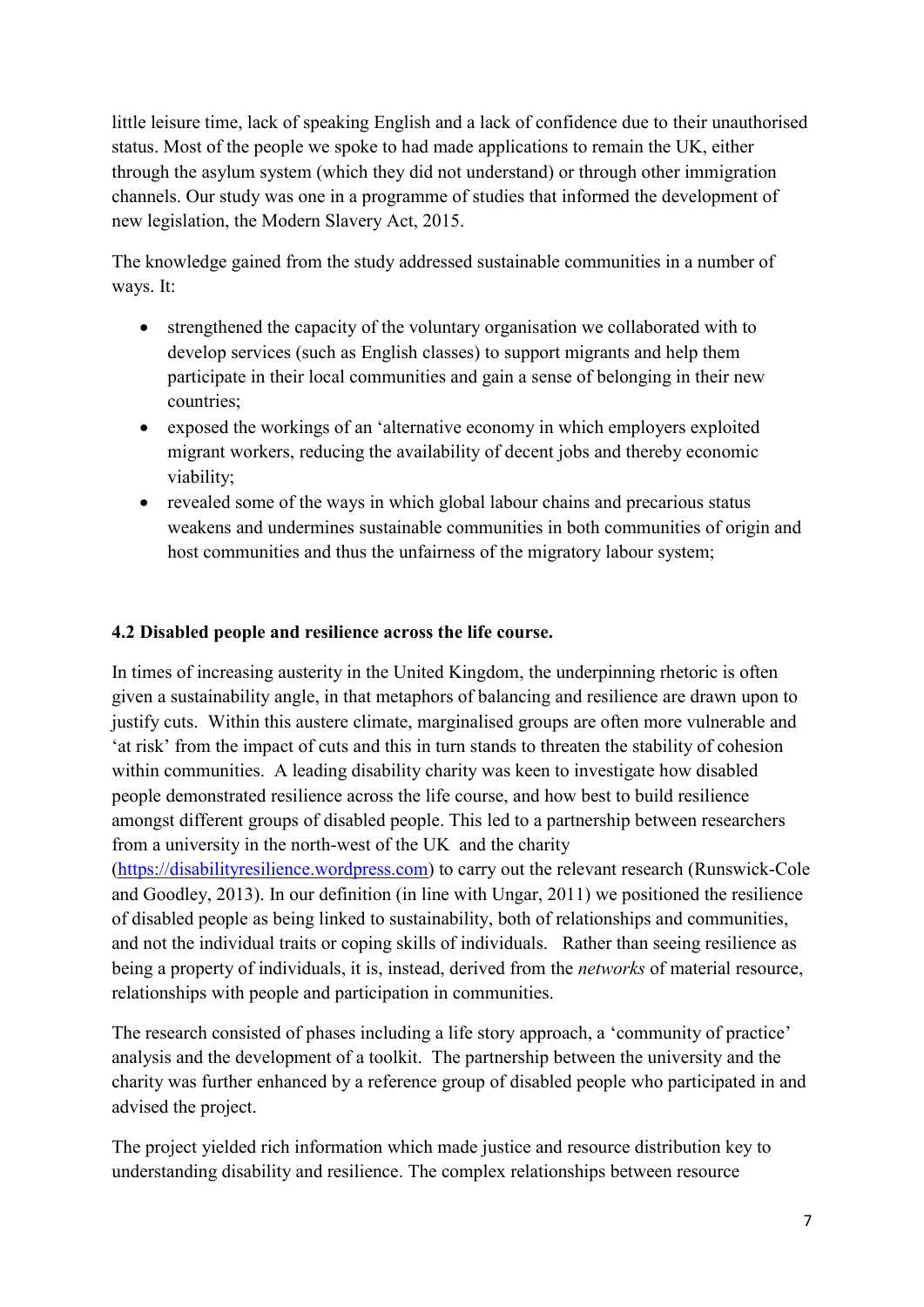allocation, power and identity of disabled people were illustrated by the life stories. They showed that:

- networks afforded disabled people are inextricably linked to welfare benefits, accessibility of transport and social systems;
- health and social care systems were positioned as sites of struggle for resources that were needed to create resilience (or not);
- advocacy and social justice were reference points for disabled people (across the life course) to become and remain members of the community; and
- resilience is a relational, social, community and networked phenomenon which requires resources, and coordinated services to develop and support networks that respond to community members' needs, at different points in life

Through the research we developed a community of practice consisting of disabled people, academics, practitioners, young people and parents/carers to both generate new ways of thinking and in itself help build resilience. This co-researcher approach creatively engaged and shared knowledge, and underlined the value of peer support and the importance of place in building networks of resilience. As part of the research we developed a participative and accessible toolkit which was taken up by the organization to use with their membership and stakeholder groups.

The knowledge gained from the study addressed sustainable communities in a number of ways. It:

- strengthened the capacity of the partner voluntary organisation to work with disabled people to co-produce knowledge and to develop good health and social care services supporting the development of networks which form the foundation of resilience and participation;
- provided an example of good practice in strengthening the social and cultural inclusion of disabled people in everyday life and exposed some of the obstacles to inclusion at different life stages
- contributed to capacity building and new practices, enabling disabled people to make active and positive contributions, strengthening participation, respect and community cohesion.

## **4.3 Capacity building for sustainable communities.**

Universities are well placed to examine the impact of policy on communities and to communicate lessons from this. They are also there for the long haul: able to pick up threads from research findings and apply them to new situations of different communities. Community development, renewal, and regeneration have featured in public policy indifferent forms for decades. Diamond (2004) showed how whilst the language might change, the underlying conceptual thinking and social goals remain remarkably similar and the gaps between the policy goals (for localisim, partnership working and sustainable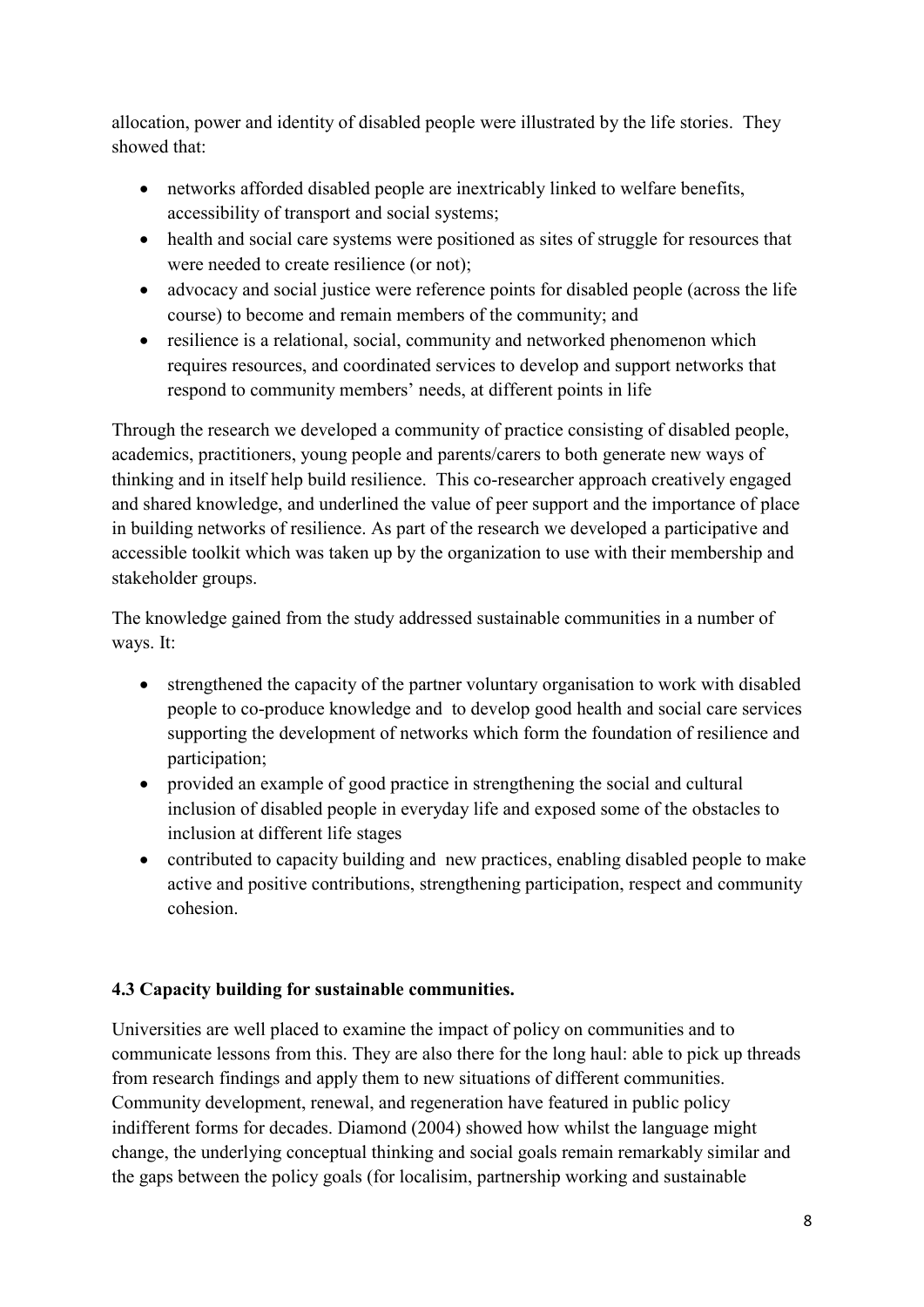development) and the reality on the ground are shared. He compared approaches to neighbourhood regeneration in two large cities in the UK and found that the ways in which regeneration partnership schemes operated meant that local people were defined as 'dependent' and that local agencies tended to marginalise alternative views. Furthermore, local partnerships, dominated by the local authorities, sought to co-opt local activists and individualise, rather than collectivise the experience of local communities. Diamond was able to identify ways in which local people could participate in governance of their communities in more meaningful ways.

An alliance was formed, some years later, with community residents of another local authority. There, a programme of participatory action research was agreed, with the social justice goal, to enable action; and the social justice functions of attending to power relationships, being non-extractive fully collaborative, and involving research participants in the research process (Goldstraw et al., 2015: 9). In this research, university researchers working with community residents have introduced a programme of capacity building and community leadership, to enable residents to act as advocates, mentors or buddies to other residents experiencing difficulties (Diamond 2012). The training has at its core reflective thinking, and those residents who develop the interest and confidence to do so, go on to undertake small community based pieces of research, supported by university researchers. The kinds of research projects they have undertaken include: the recovery of social and cultural memory via a social history project about poverty in the area; experiences of residents in receipt of welfare benefits, culminating in a radio play, giving voice to those who are usually silenced; research into the advocacy work of the community group and the effect of volunteering on both volunteers and 'clients'; and the development of a piece of community drama about the researched experiences of, and involving older people living in the area in receipt of benefits. Taken as a whole, this programme of research includes policy critique and action research in the area of capacity building for community involvement in governance and the more effective delivery of services.

The knowledge gained from the study addressed sustainable communities in a number of ways. It:

- enhanced understanding of, and ways of developing community involvement in governance;
- encouraged effective engagement with community residents, building their capacity for community leadership incorporating skills of enquiry and critical reflection, advocacy and research and enhancing their skills, knowledge and confidence;
- facilitated a strong sense of community and belonging, tolerance, respect and cooperative behaviour in neighbourhoods

### **4.4 Sustainable African Diaspora community enterprises.**

We have been engaged in an action research project involving local grassroots black and ethnic minority communities, whohave been shown to be disproportionately affected by welfare reforms and cuts to local services(Khan, 2015). An extensive programme of consultation and support, building relationships with local African Diaspora community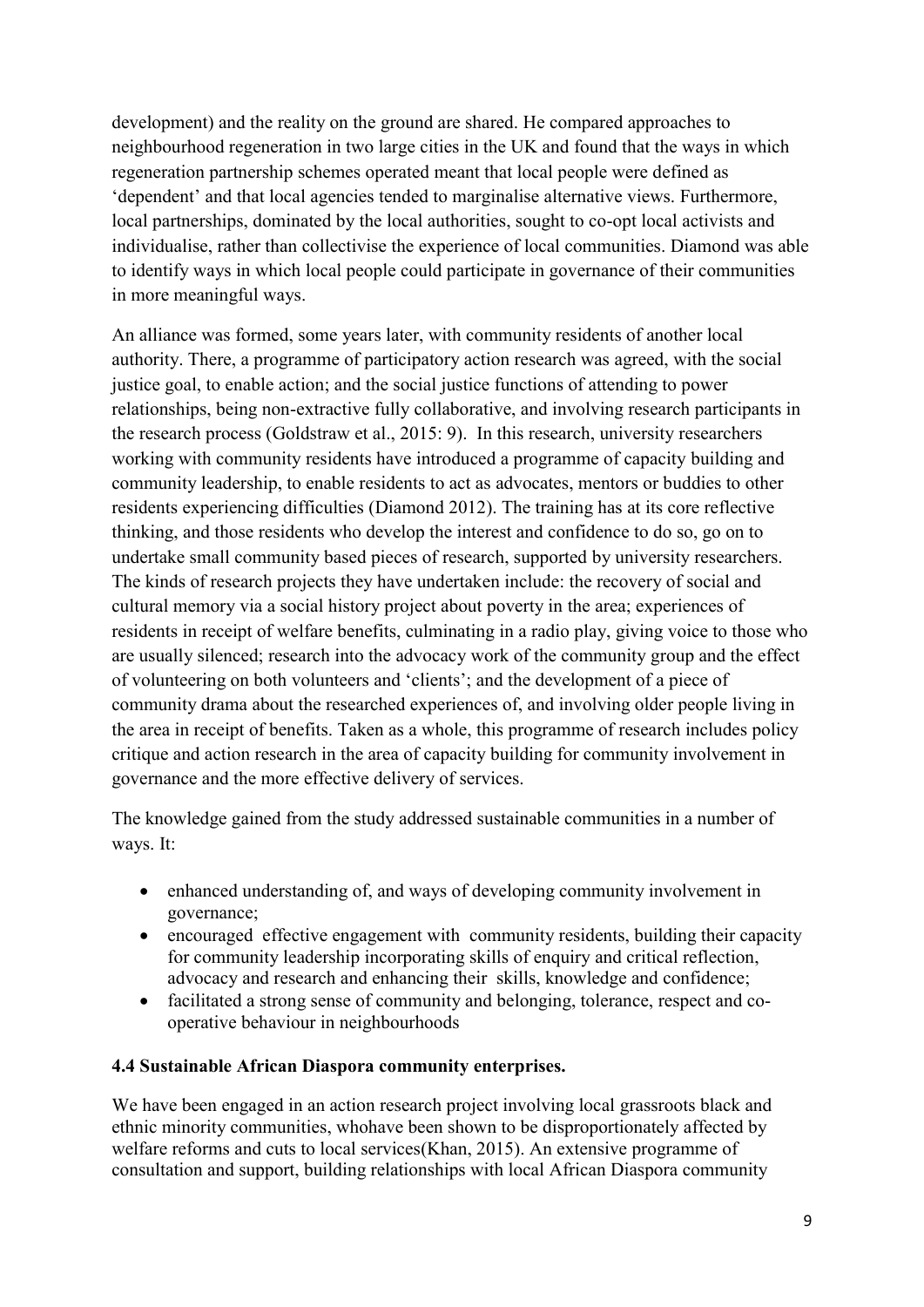groups has evolved. One part of this process was the support we were able to give to a local campaign to save an African Caribbean community centre, which was ultimately unsuccessful. Nevertheless, during the campaign we were able to galvanise local communities to think about the services and sustainable enterprises they wanted in the building and to develop a network of local agencies. What this stage of the research revealed, was the structural challenges that African Diaspora communities (in particular) face in protecting and sustaining their local community assets.

As a result of our partnership building during the campaign, we worked with local and voluntary sector support and capacity building organisations, one of which commissioned wider, national research into community asset mapping and the black and ethnic minority communities. We held a reception in the university for the dissemination of the research, which affirmed the widespread structural challenges facing African Diaspora groups and the "insecurities facing many BAME-led organisations trying to safeguard community assets"(Field, et al., 2015, p. 6).These challenges include trying to secure grants/council funding, trying to win council or public sector contracts via local authority micro commissioning and also trying to win contracts for council asset transfers.

A new partnership was formed with the London based group that conducted the research, in order to co-facilitate a newly formed BAME enterprise forum to examine these issues of sustainability more locally in Manchester, especially in the context of major regional policy developments linked to regional devolution (known popularly as DevoManc and the Northern Powerhouse initiative). Members of the forum are engaged in various forms of action, which we are following, reporting and informing subsequent actions. Here are two brief case examples of the forum support that we are giving to community enterprises that are specifically engaging with the sustainability agenda, as outlined earlier.

*Waste Not* is a small Ghanaian-owned community recycling collects donations of children's 'pre-loved' and unwanted new or used items, such as pens, pencils, clothes, toys, calculators, books. The company sends the donated items to support young mothers and families who need them. The company also sends its donated items to Ghana to support nursery and primary school libraries, and contributes to humanitarian agencies that support refugee camps and orphanages. Our partnership work with *Waste Not* has helped identify their capacity building needs and helping them think about the most effective governance structure for their future progress.

*Project Hermes* is a community wifi initiative run by the *The Mbari Group,* an activist collective. They initiate and support projects that explore and address social and cultural equity. They use the Arts, community building, history, politics, the environment, economics and technology in their practice. They are working on building a free wifi access to a local housing estate. We are currently exploring the possibility of using wifi extenders to extend our university's public wifi access to the housing estate. We are also working with a Telecoms provider who has had previous experience of the benefits of providing free wifi for other local deprived communities (Dawood, 2013).

Through this multi-dimensional action research process we are informing sustainable communities by:

 enhanced understanding of the structural barriers to effective participation and inclusion by marginalised African Diaspora groups;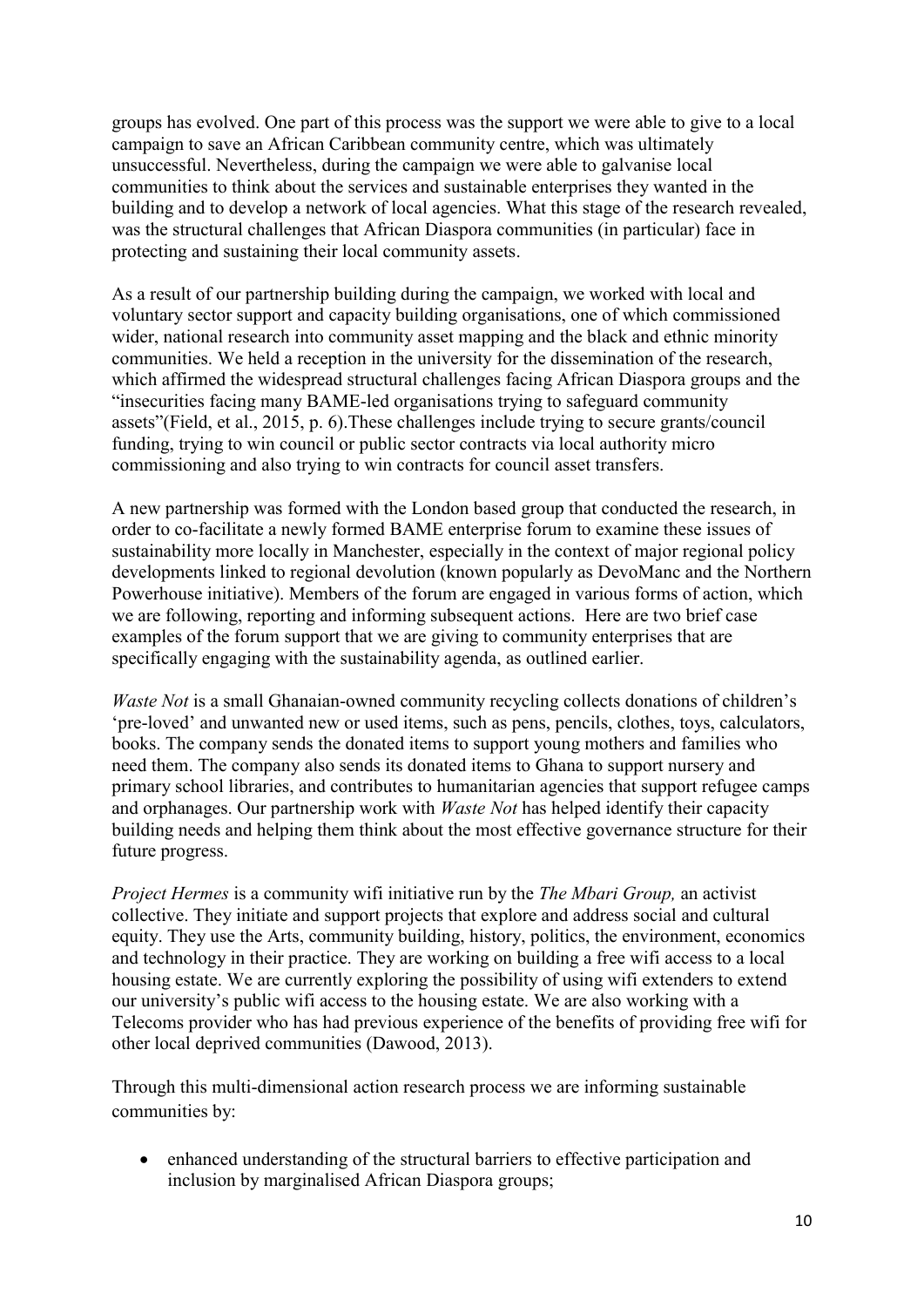- building on and growing partnerships bringing expertise to contribute to the capacity building of local community social enterprises;
- facilitated a strong sense of community and belonging, tolerance, respect and cooperative behaviour

### **4.5 Evaluation of Project Supporting Marginalised and Vulnerable Families**

A multi-professional team of researchers from the university worked in partnership with a local voluntary organisation, Home Start, to evaluate their services across a number of urban areas (O'Neill et al., 2014). The aim was to identify ways in which they could improve their support for families and demonstrate their impact for funders.

The Home Start model is centred on targeted, local volunteer support for families experiencing difficult in the UK and in other countries too. Isolated, struggling parents, trying to do their best, often living poverty, severed from extended family support, find it difficult to participate fully in their communities, and all family members are under stress and fall short of realising their potential. Families are referred to the service by professionals including health visitors, teachers, social workers and can also self-refer. Volunteers, who themselves have been parents, are sought from the local community and are matched with families. They undertake training including child development, signposting to services and child protection (or safeguarding). They then provide whatever help and support is needed in the domestic space for one of two hours per week.

We worked in close partnership with the organisation to develop the most appropriated research design, reaching all stakeholders. We undertook focus groups with volunteers, participant observation at meetings and training events, interviews with families and trustees, as well as an online questionnaire for referrers. At the heart of the research was the parents' and volunteers' experiences of being involved. It was clear that parents found the volunteers' support beneficial and it enabled them to cope with difficult times: it helped them increase their confidence and find a renewed sense of purpose. The volunteers told us about how their views of struggling families had changed and they were now able to advocate for families experiencing difficulties. They provided a range of social and practical support for the parents, and, crucially, as they were neither a professional nor a friend were seen as people they could trust and talk with openly. The research was funded by Manchester Metropolitan University and has been extended, with a PhD studentship, to examine the family support model, nationally, in the context of austerity.

In undertaking the evaluation, we addressed sustainable communities in these ways:

- Strengthen the capacity of the voluntary organisation's ability to provide appropriate and inclusive support to local families;
- Show how sharing of time and expertise and activities could reduce stigmatisation and build local social capital;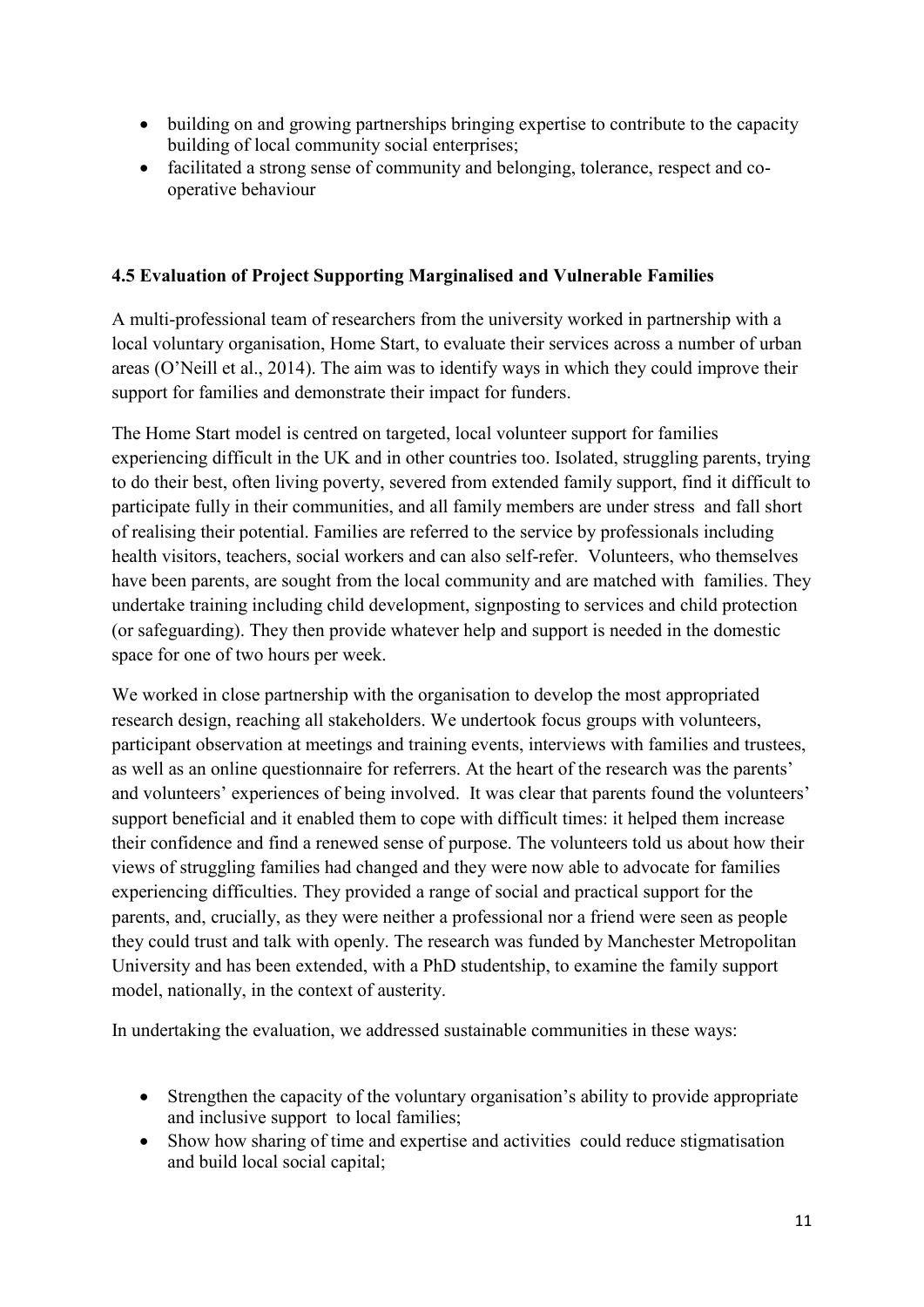Demonstrate the role the university could play, as a community anchor organisation, in strengthening the voluntary sector

### **5 Discussion**

These projects have worked in one way or another to build networks and alliances and increase empowerment. They have done this through complex working to strengthen: insight and identities through building organisational capacity; human, cultural and social capital; and wellbeing. They have only been able to do this through the operation of coherent and well managed collaborative research partnerships. In so doing, they have contributed to sustainable communities that are fair, harmonious and inclusive, well run, with good quality services, a flourishing economy and sensitive to the environment. The co-produced knowledge, insight, action and understanding is central to the transformation process and is what distinguishes research for sustainable development from other change processes.

All of the case examples were of participative research. Community partners identified the need, and participated in the design, implementation and interpretation of findings. They are not short term 'cut and run' projects, but build on relationships formed over a number of years, often with excluded groups, and which continue beyond the specific project. Such partnerships are difficult to form and sustain from a university base, as partnership working is rarely factored in to workloads. Constant vigilance and pressure is required to ensure that university systems – local and central enable rather than obstruct this kind of research. One of the pressures on the university researchers is to ensure that in addition to benefits for the community partners, engaged research also meets the needs of the university (and the assessments of research excellence that take place nationally). Whilst this is not always easy, there is a requirement to produce impact case studies (HEFCE, 2015), and one kind of impact might be the contribution made to the development of sustainable communities.

All of the projects have interfaced with local, national or global policies. They have both informed policy developments in favour of more sustainable communities or have exposed the ways in which social policies (particularly, in recent years those of austerity) obstruct human flourishing. Furthermore, in different ways they have contributed to the advancement of sustainability literacy (Davies, 2009), both amongst the teams of researchers as they endeavour to understand the obstacles and progress towards sustainable communities, and amongst our community partners as they struggle to find better ways of supporting people to live respectful, co-operative and fulfilling lives.

Figure 2 summarises the complex processes by which these lead to enhancing sustainable development and contribute, ultimately to a sustainable, viable and what Rutherford and Shah (2006) refer to as a 'good society'.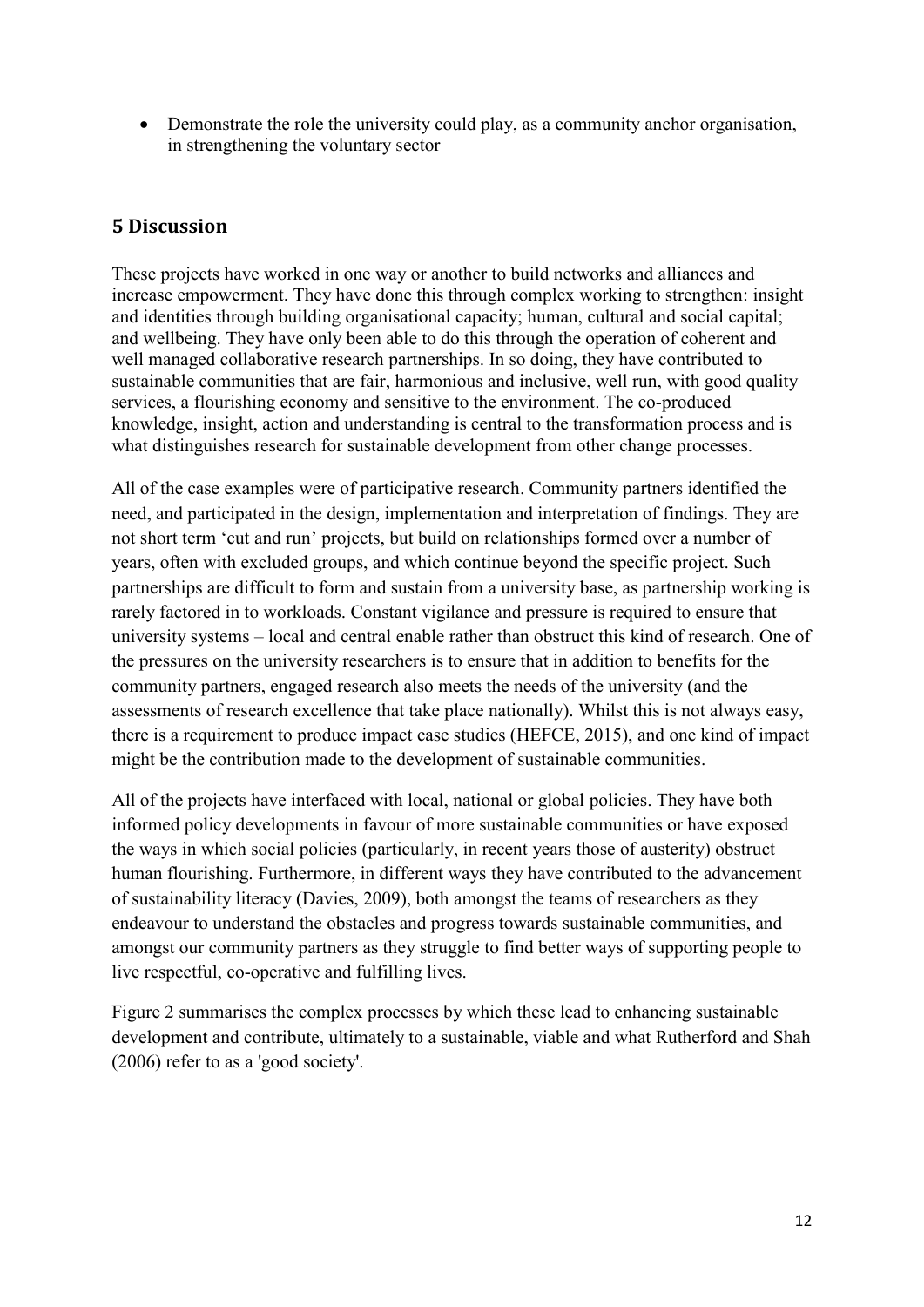

Figure 2: HEI-community engagement supporting the development of sustainable communities

When we have thought about the ways in which university-community partnerships contribute to sustainable communities, we have drawn on concepts from ecology and sustainable agriculture: in particular, the ideas of complex systems, fields and edges (Burton and Kagan, 2015; Kagan and Duggan, 2009). As a field we are considering a terrain that has a boundary and within which interactions happen. Interactions within any field of activity have a structure and complexity that cannot simply be reduced to the sum of those interactions. Furthermore, fields do not have fixed boundaries, they interact with and influence adjacent fields or ecosystems. The area where two ecosystems meet is called the 'ecotone' or ecological 'edge', and contains elements of both contributing fields. The edge can be applied to social systems to maximise resources.

As the 'edge' has characteristics of both ecosystems, it results in a richness of natural resources – both species and energy transactions. We have found it useful to use the concept of 'edge' to think about how to maximise available resources for sustainable development.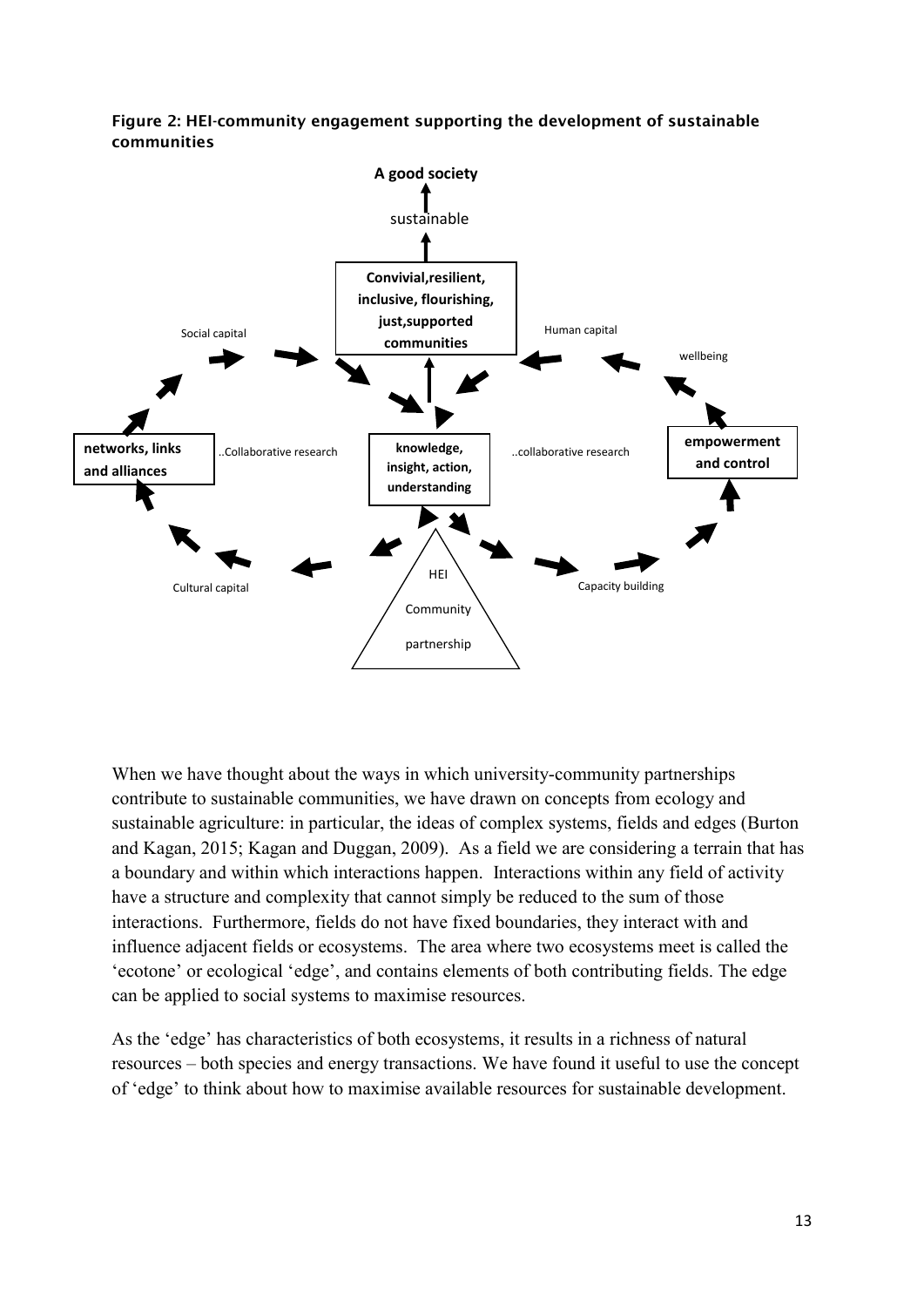All of the projects worked across boundaries, and pooled the resources of different disciplines and professions as well as those of both the universities and community partners. They could be said to have created an ecological 'edge'. Working to create an ecological edge in research is an efficient way to generate and use resources and is a more sustainable way of working than within boundaries.

### **6 Conclusion**

The concept of *sustainable communities* is a useful imaginary and organizing framework for university research into the understanding and enhancement of social aspects of sustainability.

It is possible to articulate the different dimensions of sustainable communities, but research which is capable of addressing complexity can usefully highlight their intersections.

Action research, with high degrees of participation, is an approach that is able to handle complexity, and enables meaningful community based research needs to be met. This requires an explicit value position, time, commitment and an interdisciplinary stance from researchers. One limitation of this approach is that it is time consuming for all concerned and because research questions evolve and cannot always be identified at the outset, funding can be difficult to attract. This makes it even more important that resources of the university and community are combined and maximized.

There is huge potential for university work to inform and contribute to the development of sustainable communities. To do this in a meaningful way they must commit to community engagement as an important subset of public engagement and work to sustain what is good and change what is not at a community level (Benneworth et al, 2010; 2013). We have been able to show how engaged action research can contribute to sustainable development. However, we are aware that this is only touching on the possibilities for university research contributing to sustainable communities and that there are many different kinds of research approach which can be valuable.

Sustainability will only be achieved through the actions of people in families, communities and workplaces and university research at the community level can help the transformation journey to more sustainable futures.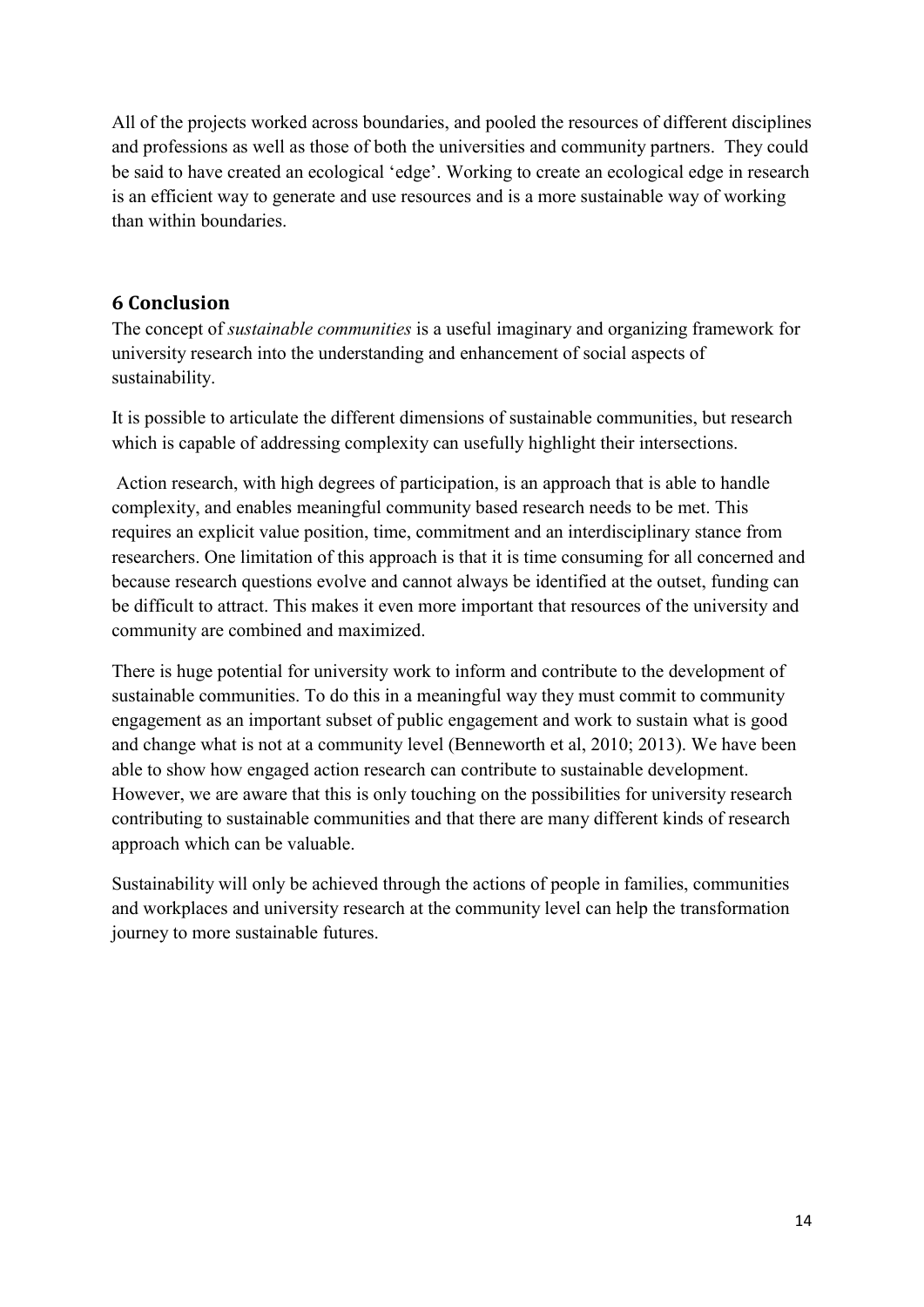#### **References**

- Benneworth, P. S., Charles, D. R. & Madnipour, A. (2010). "Universities as agents of urban change in the global knowledge economy". European Planning Studies, 18, (10), 1611- 1630.
- Benneworth, P.S. (ed.) (2013). *University Engagement with Socially Excluded Communities*. Springer, London.
- Bichard, E. (2014). *The Coming of Age of the Green Community: My neighbourhood, my planet.* Routledge, London.
- Burton, M. and Kagan, C. (20150). "Theory and Practice for a critical community psychology in the UK". Psicología, Conocimiento y Sociedad, 5(2), 182-205.
- Coote, A. (2015). *People, Planet, Power. Towards a New Social Settlement.* New Economics Foundation, London. 64p.
- Coburn, D. (2004). "Beyond the Income Inequality Hypothesis: Class, Neo-Liberalism, and Health Inequalities". Social Science & Medicine, 58(1), 41-56.
- D'Alisa, G., Demaria, F., and Kallis, G. (eds) (2014). *Degrowth: A vocabulary for a new era*, Routledge, London. 220p.
- Davies, K. (2009) "A Learning Society", in Stibbe, A. (ed.) *The Handbook of Sustainability Literacy: Skills for a changing world*. Green Books. Dartington. pp 220
- Dawood, S. (2013, July 18). *Free Wi-Fi scheme helps ease burden on poor families in Bury*. Retrieved from The Guardian: http://www.theguardian.com/uk-news/thenortherner/2013/jul/18/free-wi-fi-lampposts-bury-broad-oak
- Diamond, J. (2004). "Local regeneration initiatives and capacity building: Whose 'capacity' and 'building' for what?" Community Development Journal, 39, (2), 177-189.
- Diamond, J. (2012). "Learning about Leadership in the Third Sector: From Activist Grassroots to Managerial Conformity" in Sotarauta, M. et al (eds*) Leadership and change in Sustainable Regional Development*. Routledge, London
- Egan, J. (2004). "The Egan Review: Skills for sustainable communities". ODPM, London. Available from [http://resources.cohesioninstitute.org.uk/Publications/Documents/Document/Download](http://resources.cohesioninstitute.org.uk/Publications/Documents/Document/DownloadDocumentsFile.aspx?recordId=157&file=PDFversion) [DocumentsFile.aspx?recordId=157&file=PDFversion.](http://resources.cohesioninstitute.org.uk/Publications/Documents/Document/DownloadDocumentsFile.aspx?recordId=157&file=PDFversion) Last accessed 3/3/2016
- Field, Y., Murray, K., & Chilangwa-Farmer, D. (2015). *A Place To Call Home: Community Asset Ownership in the African Diaspora Community.* London: Locality.
- Geographical Association (2015)."Building Sustainable Communities" [.http://www.geography.org.uk/projects/buildingsustainablecommunities/onlinecpdunit/s](http://www.geography.org.uk/projects/buildingsustainablecommunities/onlinecpdunit/stimulus/activity1/) [timulus/activity1/.](http://www.geography.org.uk/projects/buildingsustainablecommunities/onlinecpdunit/stimulus/activity1/) Last Accessed 3/3/2016.
- Goldstraw, K., Chilcot, H. And Diamond, J. (2015). *Rochdale Community Champions. Building Community Knowledge, Developing Community research.* Ormskirk, I4P,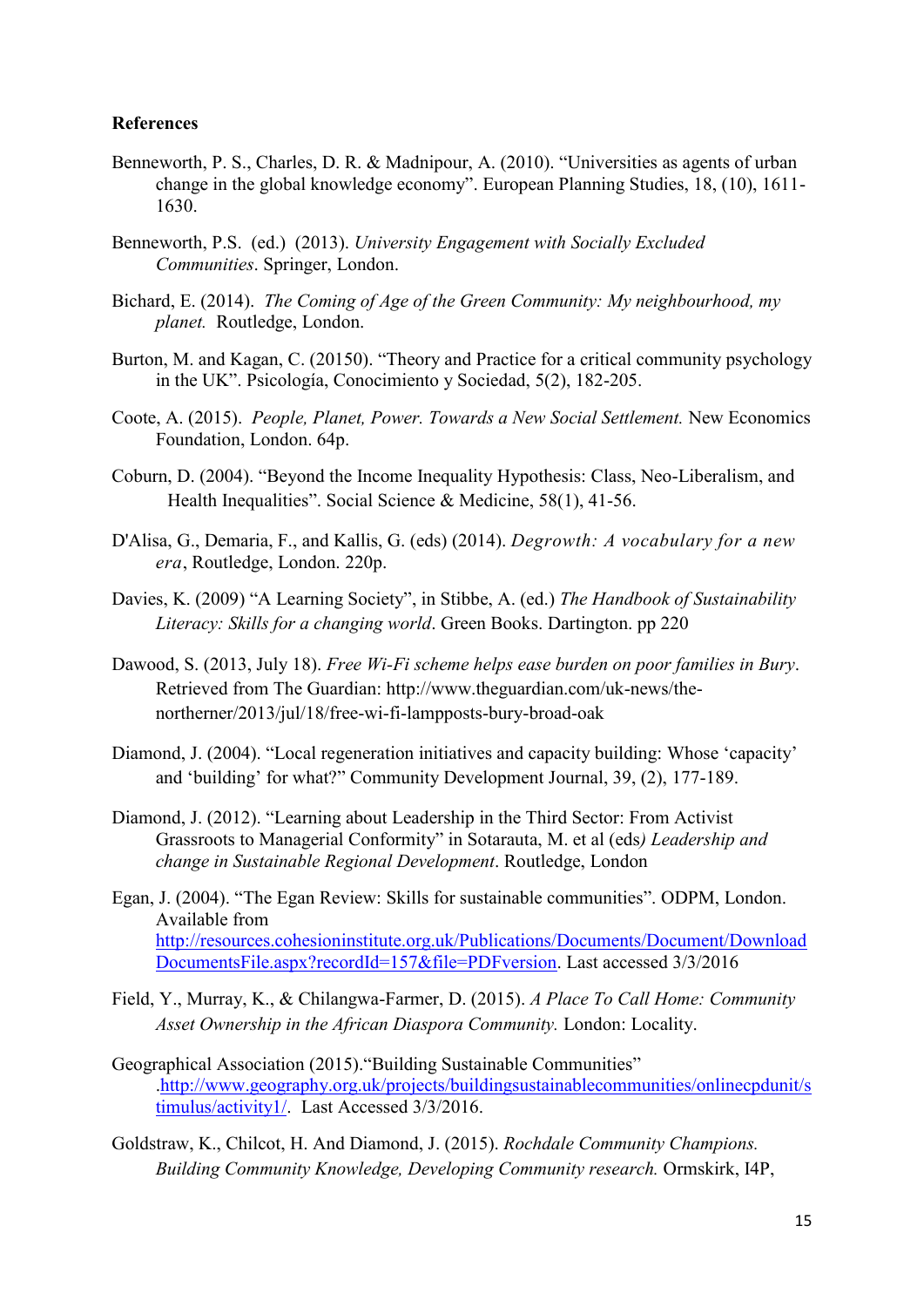Edge Hill University. [https://www.edgehill.ac.uk/i4p/files/2014/09/Cs-1756-Rochdale-](https://www.edgehill.ac.uk/i4p/files/2014/09/Cs-1756-Rochdale-56pp-A4-2015.pdf.%20Last%20accessed%2017/03/2016)[56pp-A4-2015.pdf. Last accessed 17/03/2016.](https://www.edgehill.ac.uk/i4p/files/2014/09/Cs-1756-Rochdale-56pp-A4-2015.pdf.%20Last%20accessed%2017/03/2016) 56p.

- HEFCE (2015). *The nature, scale and beneficiaries of research impact: An initial analysis of Research Excellence Framework (REF) 2014 impact case studies.* London, Kings College.<http://www.hefce.ac.uk/pubs/rereports/Year/2015/analysisREFimpact/> last accessed 26/3/16
- HEFCE (2014). "Sustainable Development in higher education. HEFCE's role to date and a framework for its future actions". [http://www.hefce.ac.uk/media/hefce/content/pubs/2014/201430/HEFCE2014\\_30.pdf](http://www.hefce.ac.uk/media/hefce/content/pubs/2014/201430/HEFCE2014_30.pdf%20retrieved%203.3.15)  [retrieved 3.3.15](http://www.hefce.ac.uk/media/hefce/content/pubs/2014/201430/HEFCE2014_30.pdf%20retrieved%203.3.15)
- Kagan, C. and Duggan, K. (2009). *Breaking Down Barriers: universities and communities working together. Community Cohesion Thematic Evaluation Report.* RIHSC, Manchester.126p.
- Kagan, C., Burton., M., Duckett, P., Lawthom, R. and Siddiquee, A., (2011a). *Critical Community Psychology*. Wiley-Blackwell, London.
- Kagan, C., Lo, S., Mok, L., Lawthom, R., Sham, S., Greenwood, M. and Baines, S. (2011b).*Experiences of Forced Labour Amongst Chinese Migrant Workers.* York, Joseph Rowntree Foundation.
- Kagan, C., Burton, M., Siddiquee, A. (2008). Action Research *in* C. Willig and W. Stainton-Rogers (eds.) *The Sage Handbook of Qualitative Methods in Psychology*. pp32-53 Sage, London
- Khan, O. (2015). *The 2015 Budget: Effects on Black and minority ethnic people.* Runnymede Trust, London
- Lawthom, R. Kagan, C. Baines, S., Lo, S., Sham, S., Mok, L., Greenwood, M., Gaul, S. (2015)." Experiences of forced labour amongst UK based Chinese migrant workers: exploring vulnerability and protection in times of Empire"**.** *In* [Waite,](http://www.palgrave.com/authors/author-detail/Louise-Waite/26892) L., [Craig,](http://www.palgrave.com/authors/author-detail/Gary-Craig/7682) G., [Lewis,](http://www.palgrave.com/authors/author-detail/Hannah-Lewis/50601) H. and Skrivankova, K. (eds) *Vulnerability, Exploitation and Migrants. Insecure Work in a Globalised Economy.* Palgrave McMillan, London
- NCCPE, (2015)."What is public engagement?" National Coordinating Centre for Public Engagement Bristol. *[http://www.publicengagement.ac.uk/explore-it/what-public](http://www.publicengagement.ac.uk/explore-it/what-public-engagement)[engagement](http://www.publicengagement.ac.uk/explore-it/what-public-engagement)*. Last accessed 6/3/2016
- O'Neill, T., Mitchell-Smith, Z., Fisher, J., Lawthom, R., McLaughlin, H. (2014). '*The Spice of Life'. An evaluation of Home-Start Manchester South* . RIHSC, Manchester[.http://www.rihsc.mmu.ac.uk/projects/docs/HSMS%20report.pdf.](https://outlook.mmu.ac.uk/owa/redir.aspx?SURL=dp1SwHZER4NBZJGcGTQXf3XxI6_oGBry-MZxCcis0-mjWGVOgFjTCGgAdAB0AHAAOgAvAC8AdwB3AHcALgByAGkAaABzAGMALgBtAG0AdQAuAGEAYwAuAHUAawAvAHAAcgBvAGoAZQBjAHQAcwAvAGQAbwBjAHMALwBIAFMATQBTACUAMgAwAHIAZQBwAG8AcgB0AC4AcABkAGYA&URL=http%3a%2f%2fwww.rihsc.mmu.ac.uk%2fprojects%2fdocs%2fHSMS%2520report.pdf) Last accessed 15/04/16
- Power, A (2004) "[Sustainable communities and sustainable development: a review of the](http://eprints.lse.ac.uk/28313/)  [sustainable communities plan](http://eprints.lse.ac.uk/28313/)". CASE report23. Centre for Analysis of Social Exclusion, London School of Economics and Political Science, London. [http://sticerd.lse.ac.uk/dps/case/CR/CASEreport23.pdf Last accessed 3/10/2015](http://sticerd.lse.ac.uk/dps/case/CR/CASEreport23.pdf%20Last%20accessed%203/10/2015)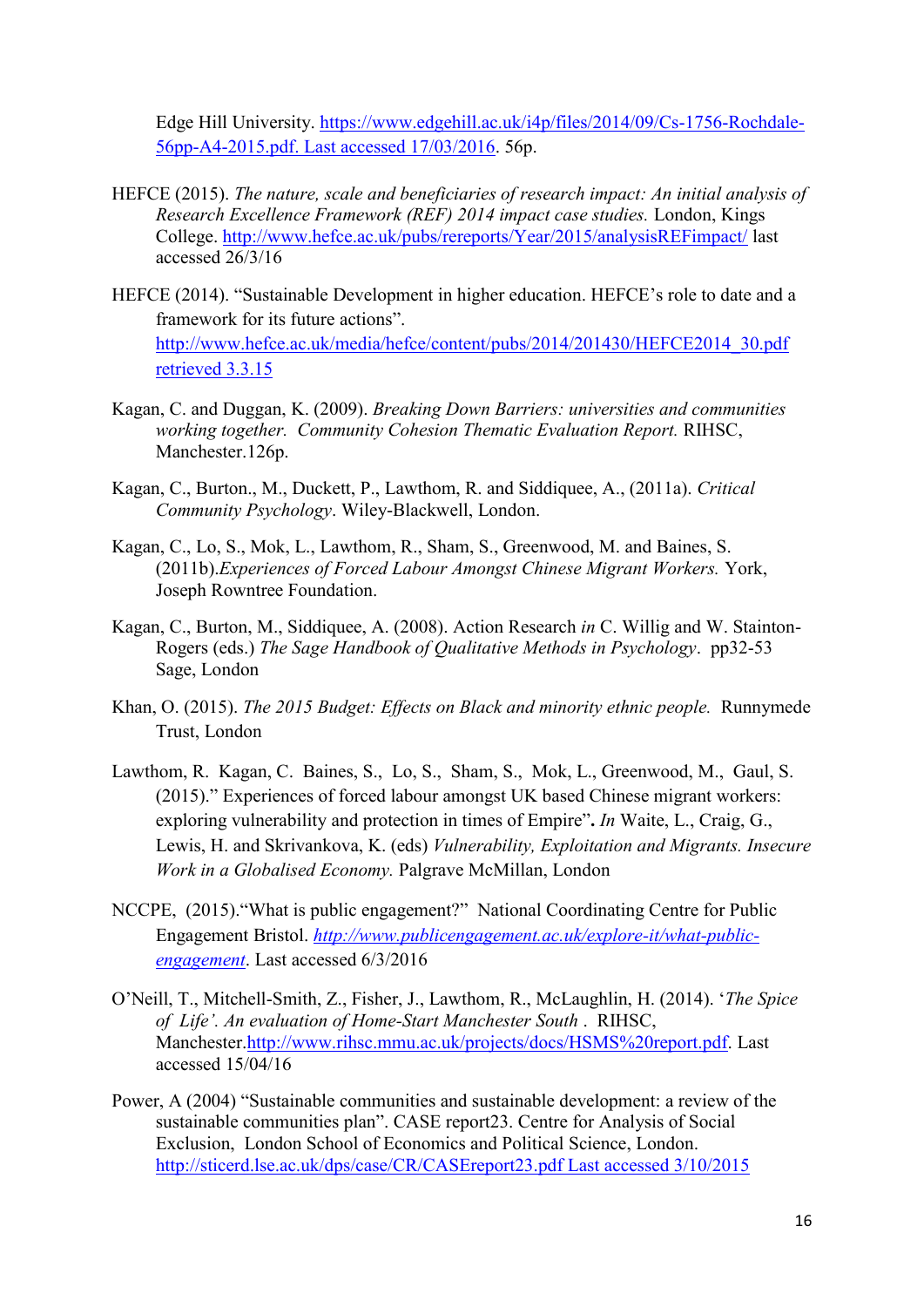- Runswick-Cole, K. and Goodley, D. (2013) "Resilience: a Disability Studies and Community Psychology Approach", Social and Personality Psychology: Compass, 7(2), pp.67-78
- Rutherford, J. and Shah, H. (Eds) (2006). *The Good Society. Compass Programme for Renewal*. Lawrence and Wishart, London. 98p.
- Ungar, M. (2011). "[The social ecology of resilience. Addressing contextual and cultural](http://onlinelibrary.wiley.com/doi/10.1111/j.1939-0025.2010.01067.x/full)  [ambiguity of a nascent construc](http://onlinelibrary.wiley.com/doi/10.1111/j.1939-0025.2010.01067.x/full)t". American Journal of Orthopsychiatry, 81, 1-17.

### **Biographical Notes**

**Dr Ornette D. Clennon** is a Visiting Enterprise Fellow at Manchester Metropolitan University, UK. Ornette writes for Media Diversified and Open Democracy and is a Public Engagement Ambassador for the National Co-ordinating Centre for Public Engagement (NCCPE). He is also a community activist at local and national levels. Ornette's enterprise and activism work has been recognised with the 2011 NCCPE Beacons New Partnerships Award. Ornette is widely published and his previous books include *Alternative Education and Community Engagement: Making Education a Priority* (2014) and *Urban Dialectics, The Market and Youth Engagement: The Black Face of Eurocentrism?* (2015).

**Professor John Diamond** is the Director of the *Institute for Public Policy and ProfessionalPractice* at Edge Hill University (UK).In 2015 he was invited to give the Annual Keib Thomas Memorial Lecture in London. He is currently the national chair of the not for profit *Association for Research with Voluntary and CommunityOrganisations* (ARVAC) . He has over 25 years experience of working as an external evaluator for a range of funded agencies and charitable organisations. He acts as a critical friend to CEOs working in the not for profit sector. In 2014 he was a co-researcher on a national study funded by the Webb Memorial Trust which examined the role of Fairness Commissions and is working on a follow up study. He is, also co-editor of the journal *Teaching Public Administration* and coeditor of an annual series – *Critical Perspectives on International Public Sector Management*  (published by Emerald and launched in 2012)*.* He is responsible for the *Collaborations Across Boundaries* module on the MSc Leadership and Management Development programme at the University.

**Dr Jenny Fisher** is a Senior Lecturer in Health and Social Care at Manchester Metropolitan University (MMU). Prior to working at MMU, she gained a wealth of experience in community development and area regeneration. Her PhD was concerned with place based sense of belonging, and she has expertise in community capacity building and community engagement. Jenny led a pioneering Community Organisers' project which tested different ways of engaging people from deprived areas in sustainable community practices. Other recent projects include personalisation and social care reform for older people, evaluation of a community based dementia programme and explorations of social eating with older people.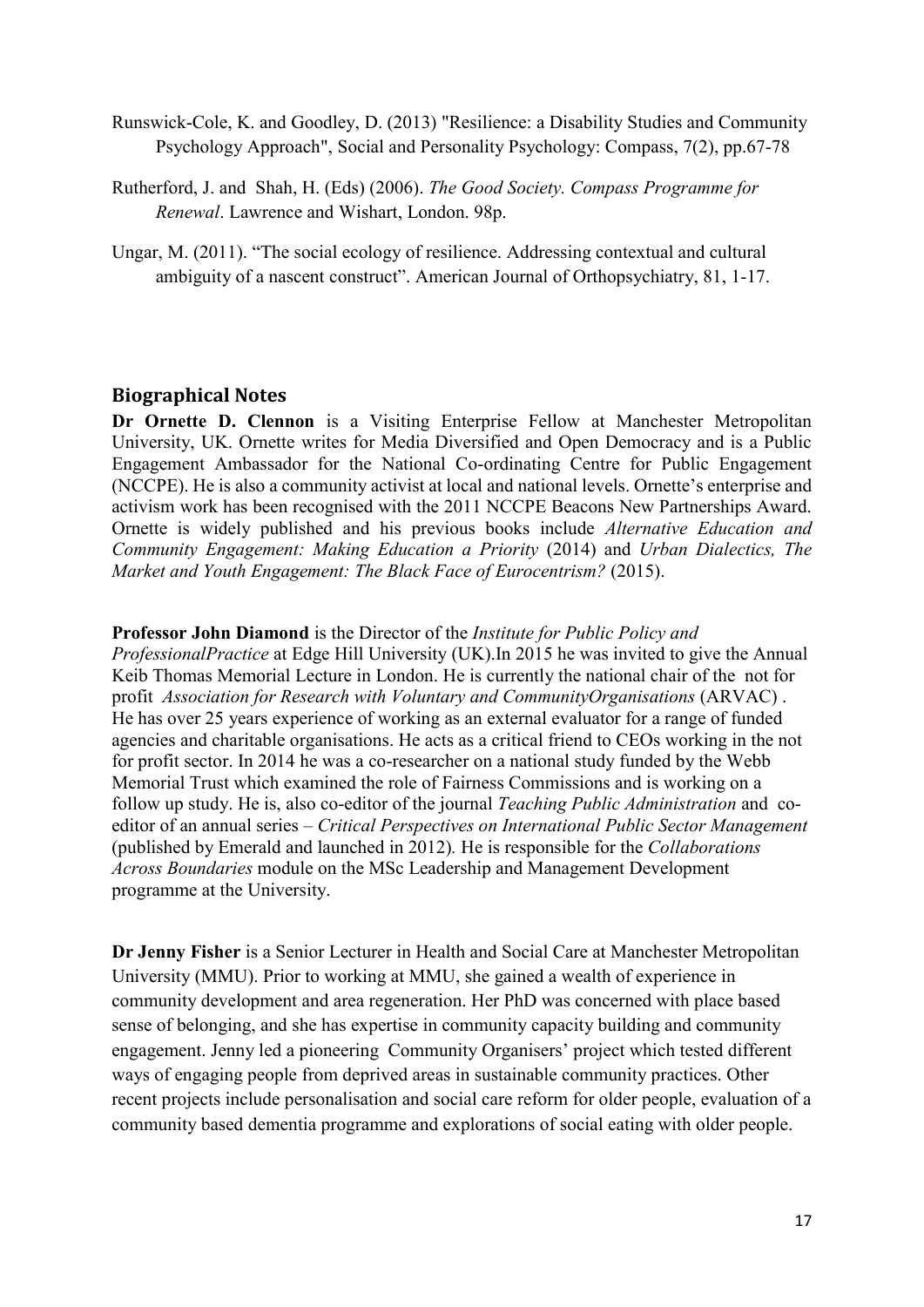**Ms Katy Goldstraw** is a Research Assistant on a project funded by the Webb Memorial Trust, researching concepts of a Good Society for the Institute for Public Policy and Professional practice at Edge Hill University. She holds a Masters Degree in Poverty Reduction and Development Management and is currently undertaking a PhD, studying the effects of austerity policies on the Voluntary Sector in Manchester, UK. Katy is also the director of a small social enterprise, The *Volunteer Training Company*, which is a voluntary sector research and training provider. Katy's primary research interests are in participatory research, feminist research and Livelihoods Analysis.

**Professor Carolyn Kagan** holds an Emerita Chair in Community Social Psychology at Manchester Metropolitan University where she was the Director of the Research Institute for Health and Social change. Throughout her career she has worked on action research projects in community settings, in pursuit of greater social justice with those marginalised by the social system. Much of Carolyn's work is action oriented, with projects extending over several years, addressing sustainable communities, and complexity in community and human service systems. Her work is collaborative and interdisciplinary and she has worked with colleagues in a number of different countries. She is founding editor of the journal *Community, Work and Family* and a co-author of the groundbreaking text, *Critical Community Psychology*

**Professor Rebecca Lawthom** is a Professor in Community Psychology at Manchester Metropolitan University where she leads the Social Change and Community Wellbeing Research Group. Rebecca uses feminist, qualitative, creative and community participatory methods in her research which is focused on areas such as migration, disability and community engagement, all of which contribute to the sustainable communities agenda. She has a range of international collaborations for research. She is the Editor of the journal *Community Work and Family* and co-author of the acclaimed texts: *Critical Community Psychology; Qualitative Methods in Psychology;* and *Researching Life Stories.* She teaches on a number of undergraduate and postgraduate courses using dialogic methods.